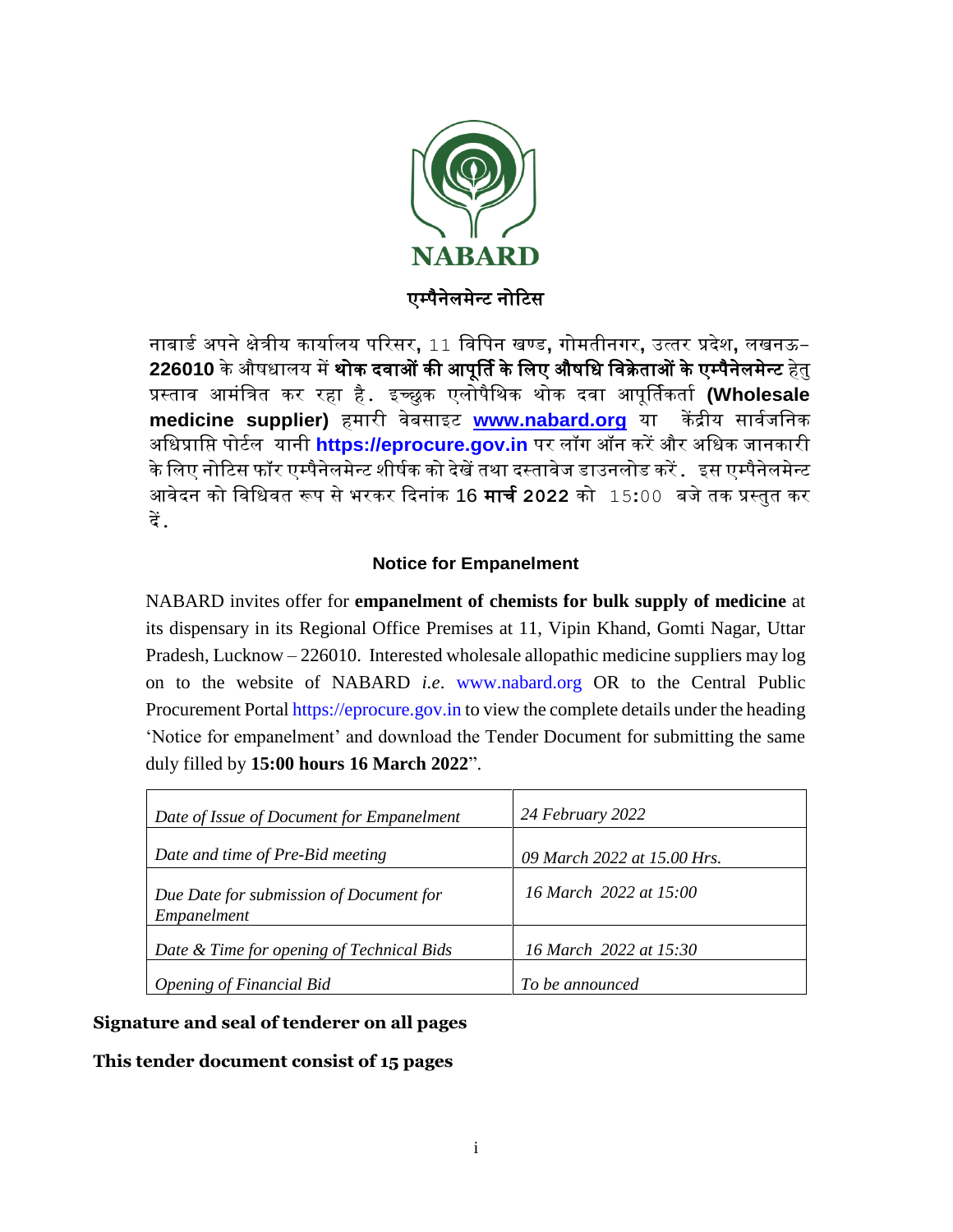# **TENDER No. NB.(LKO)/ 12 / DPSP/Bulk Medicine/ 2021-22 Dated 24 February 2022 NABARD, UTTAR PRADESH RO, Lucknow REQUEST FOR EMPANELMENT (RFE)**

Notice for Empanelment of Wholesale Suppliers/Stockists/Chemists for bulk supply of medicines at dispensary of NABARD UTTAR PRADESH RO, Lucknow at 11, Vipin Khand,Gomti Nagar, Lucknow- 226 010

- 1. The National Bank for Agriculture and Rural Development (NABARD), UTTAR PRADESH RO, Lucknow intends to prepare a panel of suppliers/Stockists /Chemists for bulk supply of medicines to its dispensary at NABARD UTTAR PRADESH RO, Lucknow at 11, Vipin Khand,Gomti Nagar-226010. The panel is expected to remain operational for a period of two years from 01.04.2022 to 31.03.2024, subject to satisfactory performance.
- 2. The Bank invites applications from intending wholesale suppliers/stockists/ chemists of repute and experience who are interested in inclusion of their names in the panel. Chemists who fulfil the eligibility criteria and agree to the other terms and conditions mentioned in this document should apply in the prescribed format (**Annexure III**) to the Chief General Manager, NABARD, **UTTAR PRADESH RO, Lucknow,** with whom the empanelment is desired. Duly completed applications along with the necessary enclosures, in a sealed envelope should be dropped in the tender box kept for the purpose at 2<sup>nd</sup> floor of NABARD UTTAR PRADESH RO, 11 Vipin Khand, **Gomti Nagar, Lucknow-226010 by 3.00 p.m on 16 March 2022** . The Bank reserves the right to accept any or reject any or all the applications received without assigning any reasons.
- 3. The Vendor / wholesale medicine suppler will be responsible for timely supply of medicine as indented at the assigned premises. The Vendor / wholesale medicine supplier will supply medicine at discount as approved by NABARD. NABARD will make payment by electronic mode only. The contract shall be initially for the period 2 years from the date of commencement of services, which would be renewable for a longer period at the discretion of NABARD. However, continuance of contract will be subject to Performance Review done by appropriate authority/committee of NABARD during the contract period.
- 4. Interested Vendor / wholesale medicine suppliers may download the document for empanelment from NABARD's website [www.nabard.org](http://www.nabard.org/) OR from the Central Public Procurement Portal [https://eprocure.gov.in](https://eprocure.gov.in/) and submit their offer in a sealed cover super scribed "Application for Empanelment of Chemists for Bulk Supply of Medicines." which shall have to be dropped in the Tender Box kept in the Second Floor of NABARD UPRO, 11 Vipin Khand, Lucknow 226 010 by **15:00 Hours on or before 16 March 2022**. It may be noted that the tendering will be a 02 bid system wherein the 1<sup>st</sup> bid will be 'Technical Bid' and 2<sup>nd</sup> bid will be the 'Price Bid'. Both the bids will be put in separate sealed covers with superscription of 'TECHNICAL BID' and 'PRICE BID' and both the covers will be put in another sealed cover with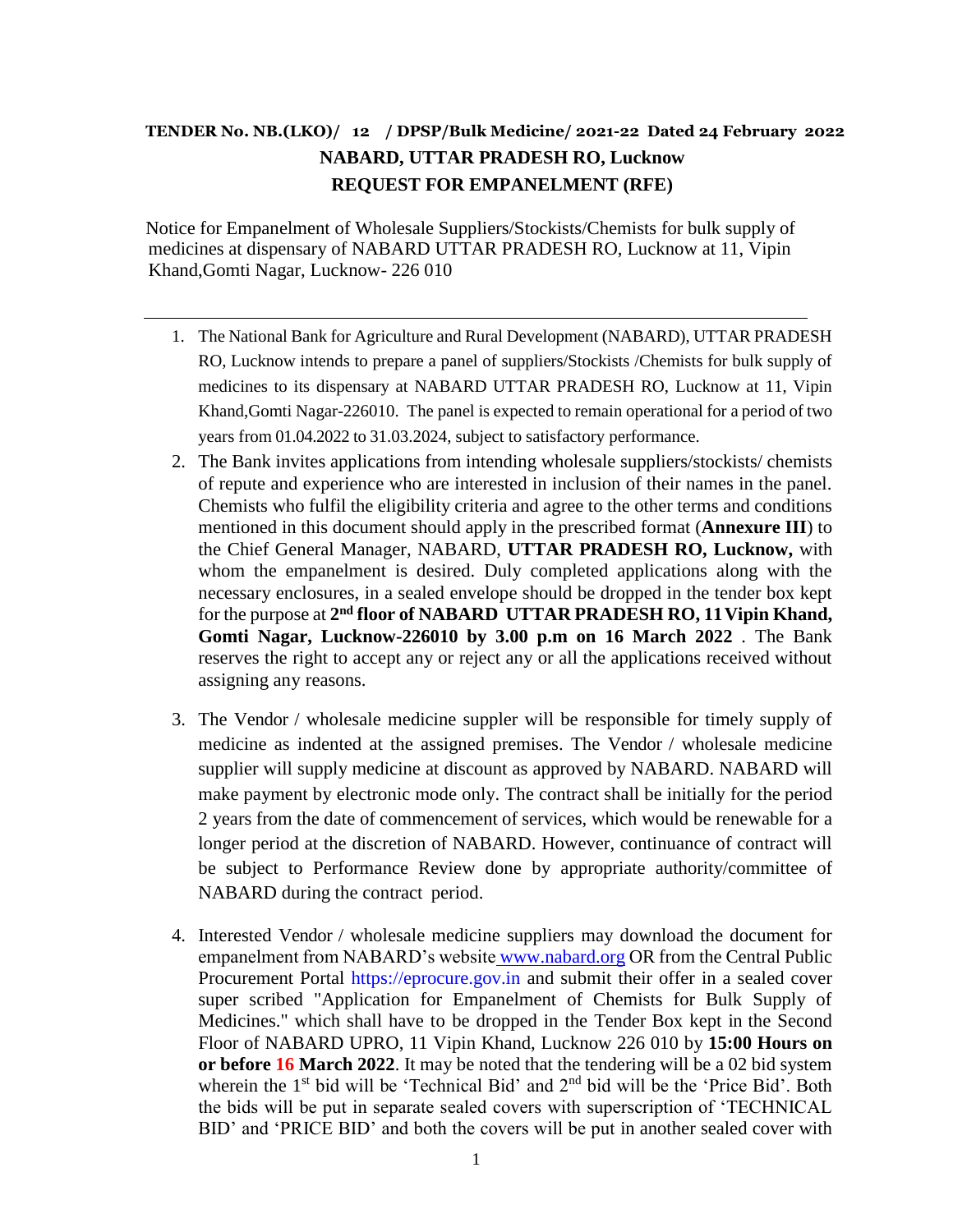superscription on scribed "Application for Empanelment of Chemists for Bulk Supply of Medicines" as stated above. Further, it may be noted that those Vendor / wholesale medicine suppliers, whose technical bid will be found suitable, as per eligibility criteria, which are given in Annexure I will only be identified for further tendering process.

- 5. The maximum discount offered on MRP on medicines together as per the quotes by the vendors, will form the basis for selection of the Vendor.
- 6. In case of varying discount percentage being offered by different chemists, the chemists whose discounts are below that of the maximum discount offered have to measure up to that level of maximum discount for enabling the Bank to consider their empanelment. It may be noted that the discount rate will apply to all medicines indented by the organization, without exceptions. In case of any specific exceptions, these may please be indicated.
- **7.** The eligibility criteria, terms and conditions and formats of "Technical Bid" and "Price Bid" are enclosed as Annexure – I, II, III and IV respectively. **Performance Certificate from your existing Client/s may also be submitted in Annexure V.**
- 8. NABARD reserves the right to accept or reject any or all offers without assigning any reasons whatsoever and its decision shall be final.

Address for Communication

The Chief General Manager National Bank for Agriculture and Rural Development Uttar Pradesh Regional Office 11, Vipin Khand, Gomti Nagar, Lucknow- 226010

- s/d- (Padmini Srivastava) Dy. General Manager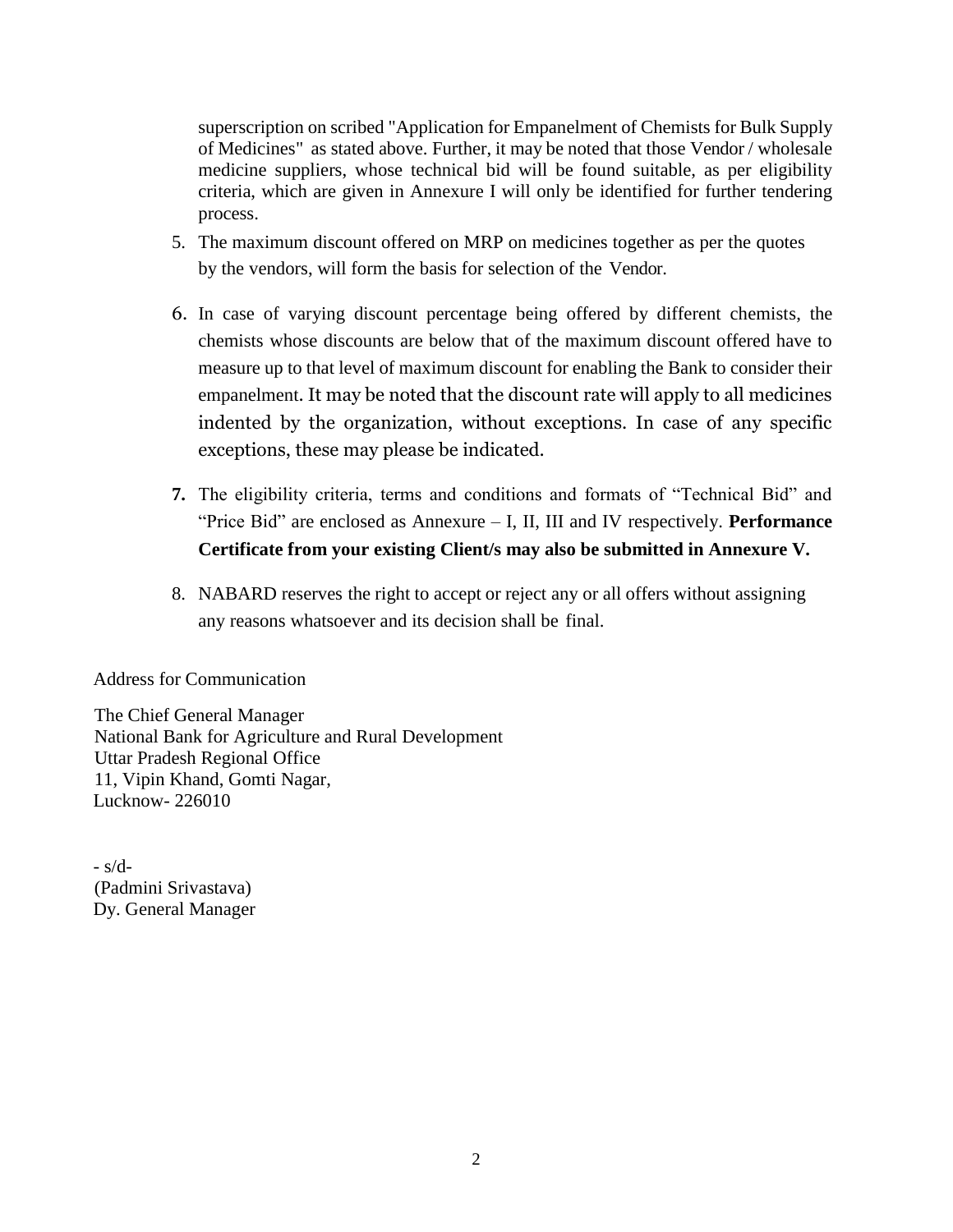#### **ANNEXURE-I**

#### **I. Eligibility Criteria:**

a) The chemist must hold valid licenses as on the date of application in specified forms. (Form 20, 20 A, 20-B, 21, 21-B, 21-C & 20 G) for various categories of allopathic drugs issued by the Drug Control Authority of the State under the provisions of Drugs and Cosmetics Act, 1940 as applicable and any other law in force. They must hold all other licenses, clearances and permissions as may be necessary to carry out the trade of dealing with / selling of medicines. The empanelled chemists will further ensure and undertake that their licenses remain valid till the end of the contract period.

(b) The chemist must not have been convicted by the State Drugs Authorities and no case should be pending under the Drugs and Cosmetics Act and Rules. (A declaration in this regard may be attached).

(c) The chemist should have minimum annual turnover of **Rs.11 Lakh** each year during for last three years (2019-20, 2020-21 and 2021-22)

### **(d) The chemist should have undertaken a similar business arrangement i.e empanelment for supply of medicines with Govt. / Semi-Govt. / Public Sector organization during the last three years. (Furnish client details).**

**(e)** The chemist should agree to deliver the medicines that the Bank indents at dispensaries at NABARD, Regional Office, Vipin Khand, Gomti Nagar, Lucknow

(f) The chemist should not have been debarred / black-listed by any Govt. / Semi-Govt.

/ Public Sector organization. (submit declaration).

(g) The shop / establishment of the chemist should be situated in Lucknow

(h) GST registration certificate should be available with the chemist.

(i) The chemist should have a computerized billing system.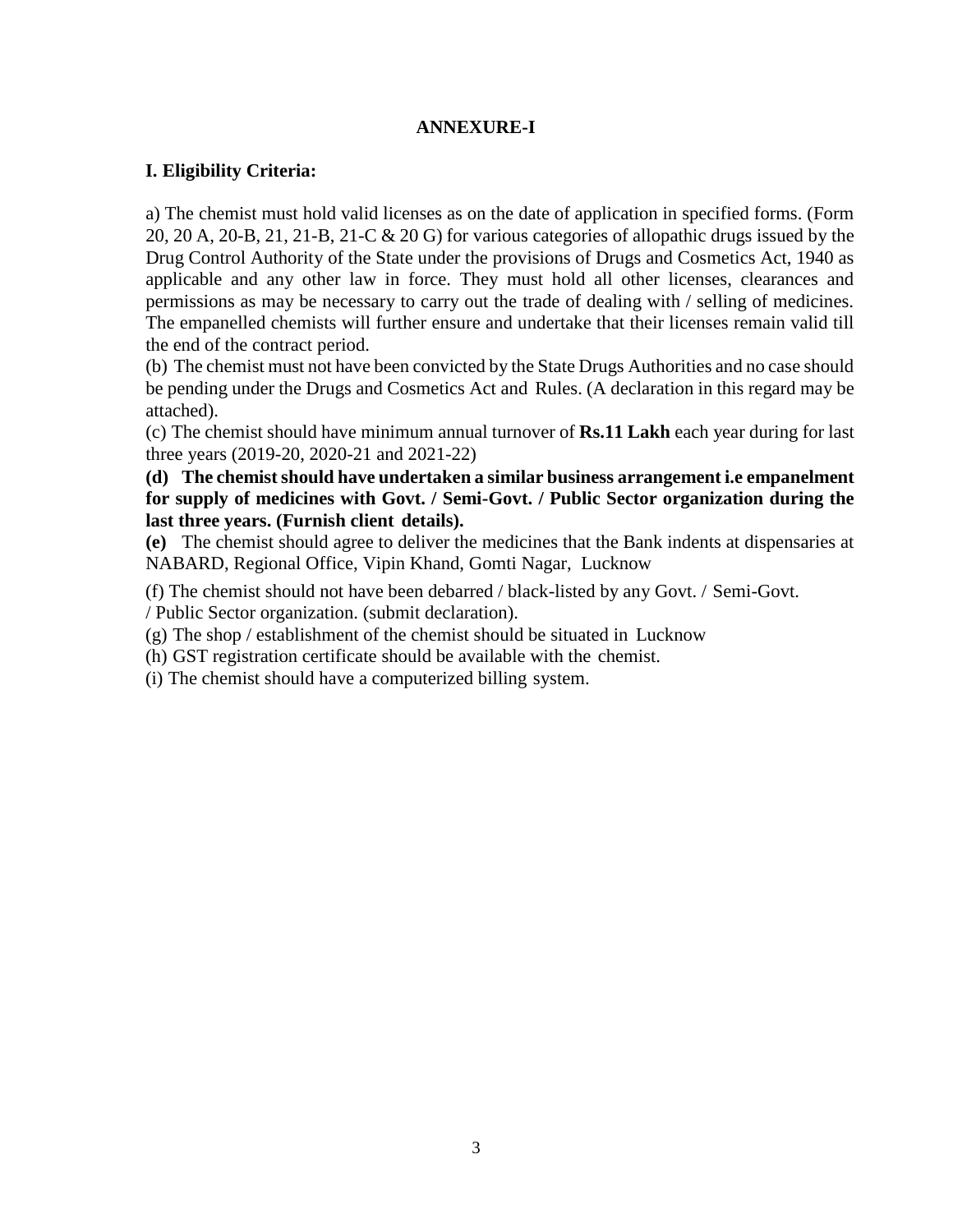## **ANNEXURE-II Terms and Conditions**

### **1. Scope of work:**

The Bank will issue a quarterly indent for supply of medicines from the empanelled chemists. The chemists will deliver the medicines/ drugs at the agreed rates in the stipulated time and at the specified place on the basis of the requirement issued from time to time by the Bank. It may be noted that the Bank is not bound to procure all its requirements of medicines only from the chemist offering the Lowest Rate. The Bank reserves the right to split / divide its purchases among two or more chemists. The Bank also reserves the right to issue a indent in lessor frequency as and when required. The Bank also reserves the right to accept any or reject any or all of the offers that it may receive without giving any reasons.

## **2. Pricing:**

In response to the Bank's indent/ requirement, the chemist should quote discount percentage on MRP in respect of all items of supplies to be made under the Contract irrespective of their brands or manufacturers (Price Bid - Annexure II). It should be noted that liability to pay any duties, levies or taxes applicable under the law would be that of the chemist. The chemist will also have to bear all the expenses etc. connected with proper packaging, delivery, in connection with supply to any place specified by the Bank. The chemist will provide MRP list in soft and hard form to NABARD from time to time during the currency of contract. The Bank will pay only the MRP minus discount (net of TDS, if applicable) as agreed upon.

In case of varying discount percentage being offered by different chemists, the chemists whose discounts are below that of the maximum discount offered have to measure up to that level of maximum discount for enabling the Bank to consider their empanelment.

## **3. Period of Contract**

The terms of the empanelment contract shall be for a period of two years' subject to satisfactory performance with the option of renewal for further period of one/ two years, subject to satisfactory performance and mutual consent. The contract is also liable to be forfeited if the authorized chemist:

- i) Fails to adhere to the terms of the Contract, or
- ii) Delivers any sub-standard, spurious drugs or substitute medicines.
- iii) Delays in supplies.
- iv) Over charges

## **4. Documents establishing eligibility:**

The following documents should be submitted along with the application. a) Self attested copies of valid licenses held by the chemist as on the date of application.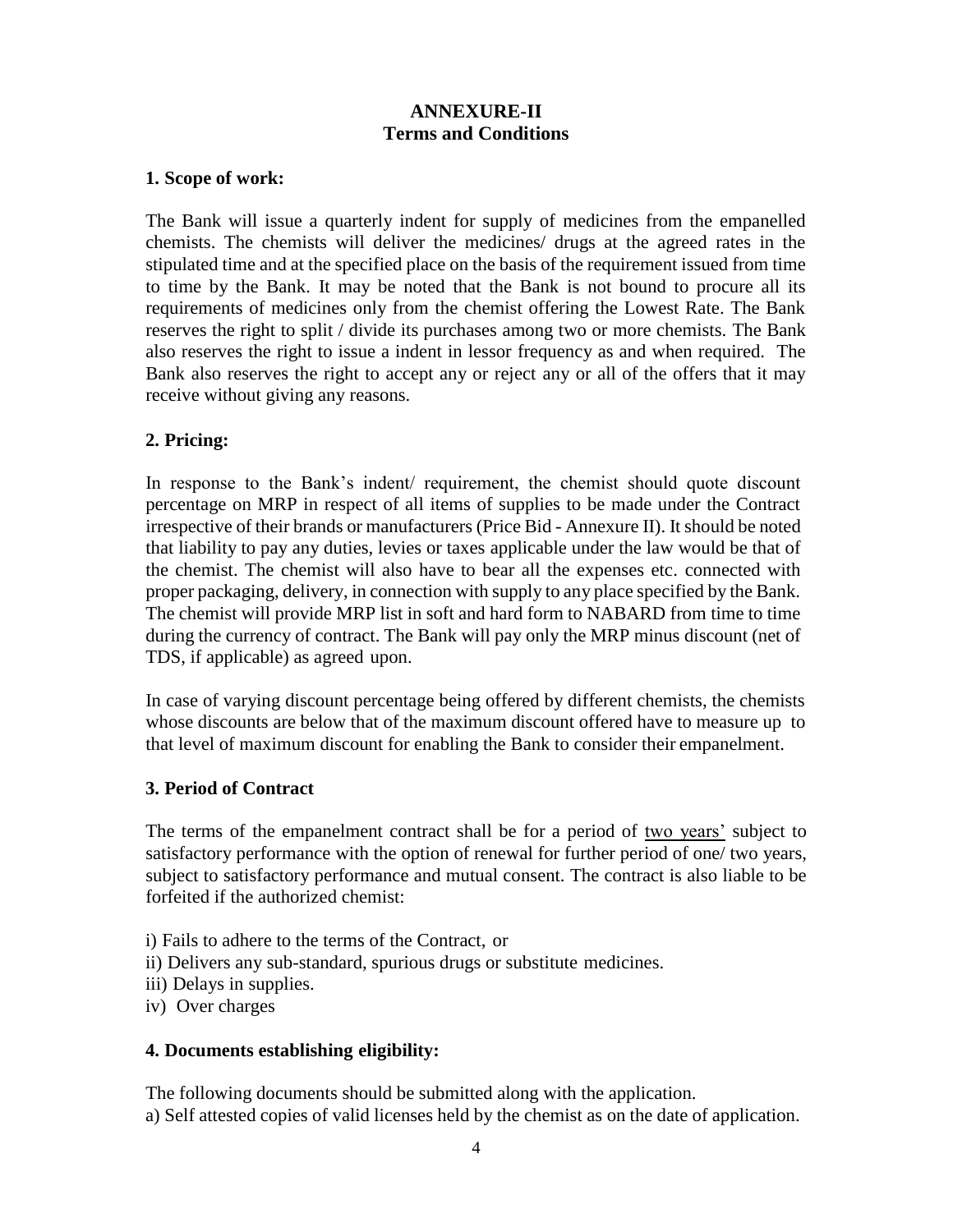b) Copy of "No Conviction Certificate" from State Drugs Controller that no case is pending against the firm under the Drugs and Cosmetics Act and Rules made there under as well as under the Drugs (Price Control) Order, 1995 issued from time to time. An affidavit to the affect is acceptable in lieu thereof .

c) Copy of GST registration certificate

d) A copy of PAN allotted to the chemist.

e) Copies of letters / work order in support of similar works done for Govt/ Semi Govt/ PSUs in last 03 years.

## **5. Procedure for application:**

All pages of this document must be signed with seal at the bottom and sent together with duly filled in application form attaching all specified documents.

### **6. Two bid system:**

The application has to be submitted in two parts, Technical bid and Financial Bid. Eligible chemists may submit Technical bid (Annexure III) in sealed envelope along with the copies of documents as indicated at Sr No.4 of theNotice. The financial bid (price quote as percentage discount on MRP of medicines) may be submitted in Annexure IV in a separate sealed cover and both the sealed covers are to be put in a bigger cover which should also be sealed and superscribed as "Application for Empanelment of Chemists for Bulk Supply of Medicines".

The technical bid will be opened by NABARD in the first instance on the scheduled date time and in presence of vendors who turn up.

Financial bids of only the technically qualified vendors will be opened. The financial bid should contain the price quote (as percentage discount o MRP of medicines) and should be submitted in Annexure IV (Price Bid).

Applications should be addressed to the Chief General Manager, National Bank for Agriculture & Rural Development, **UTTAR PRADESH RO, Lucknow** and be dropped in the tender box kept at  $2<sup>nd</sup>$  floor in the office for the purpose **but not later than 3.00 p.m on 16 March 2022.**

The chemist will be responsible to ensure that his application is deposited in the above mentioned tender box on or before the due date and time. NABARD is not responsible for non – receipt of application within specified date and time due to reasons of postal delays or delay in transit.

All costs in connection with preparation of the RFE document shall be borne by the applicant.

## **7. Right to accept / reject any or all applications:**

Applications received after the due date and time or incomplete in any respect are liable to be rejected. The Bank reserves the right to accept or reject any or all of the applications in full or part without assigning any reason. The Bank reserves the right to scrap the panel at any time, without assigning any reason thereof. The Bank's decision in this regard shall be final. NABARD has the right to modify / alter any requirements in this document at its discretion in the interest of the Bank as deemed appropriate. Bank's decision in this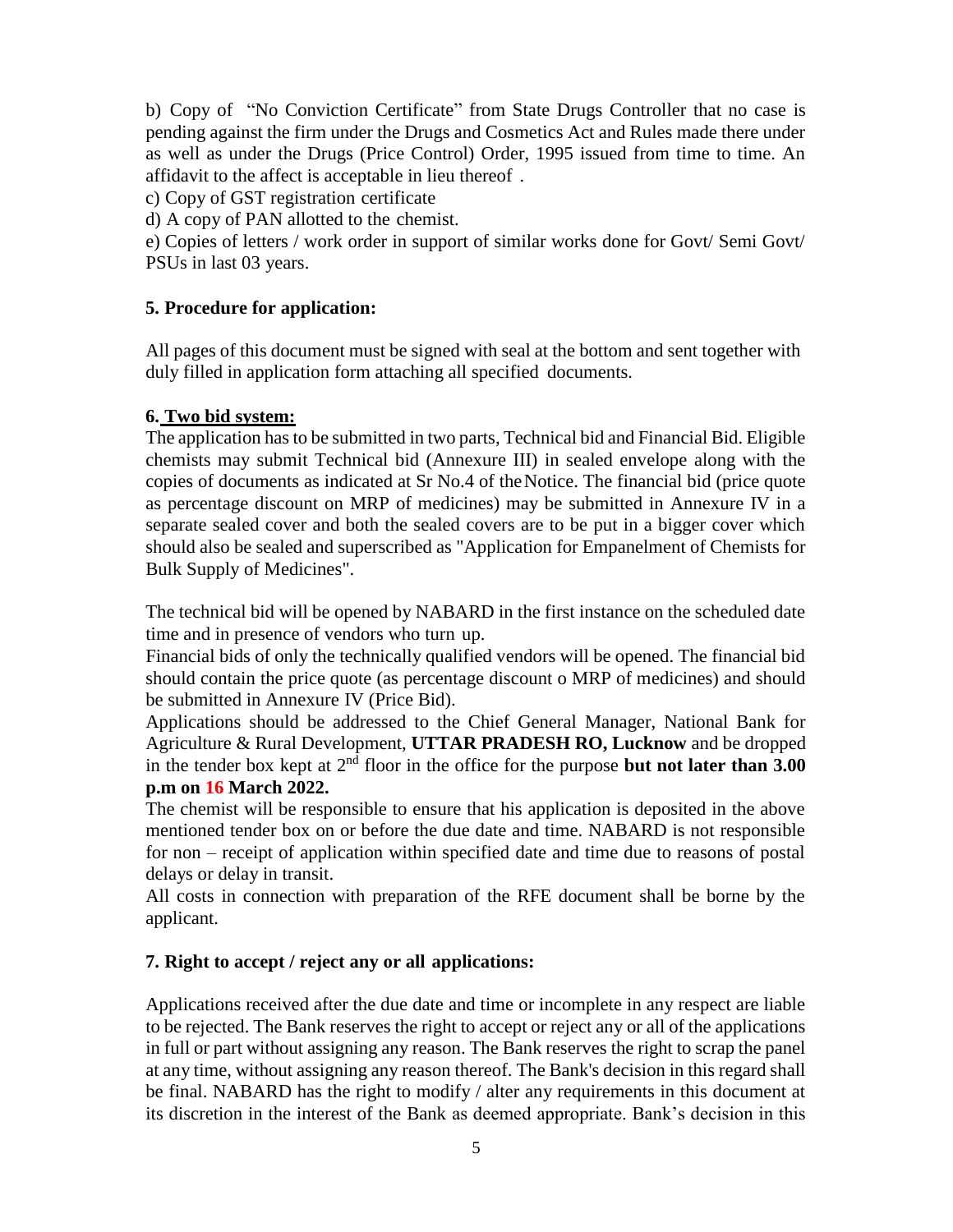regard shall be final.

## **8. Indent for and delivery of supplies:**

- a) On receipt of indent for supply from the NABARD, UP RO, the delivery of supplies in full shall be made in the Bank's dispensary at NABARD, Regional Office, Lucknow, during the working hours of the dispensary as soon as possible but not later than 10 days from the receipt of the indent.
- b) In case of indent for specific brand of medicines, the brand shall not be substituted. In other cases medicines confirming to schedule M specifications of the Central Drugs Standard Control Organizations will be supplied.
- c) Supplies are required to be made in original packing of manufacturer. The packing should approximately be nearest to the total quantity ordered of any particular medicine/drug.
- d) Every medicine has its own shelf-life period mentioned on the label of medicine. The shelf life of medicines supplied should not have passed more than half of its shelf life at the time of supply. Medicines and drugs that are nearing its expiry date will be returned to the chemists.
- e) The chemist will indicate batch number, name of manufacturer, date of expiry in the indents at the time of supplying the medicines/drugs.
- f) The chemist should not stop the supplies of the medicines/drugs without giving 30 days' notice in writing.
- **g) The indicative list of frequently required medicines with brand name and quantity is also attached herewith (Annexure – VI) for your information.**

## **9. Presentation of bills:**

a) The chemist shall present the bill to the office for the supplies made on quarterly basis. The bill should clearly indicate the details of the supplies made such as name of the item, quantity, rate, discount amount, name of manufacturer, batch No., date of manufacturing and expiry date, Indent No. with date etc. and any other information required by the Bank.

b) The bill shall be supported by the original indent along with certificate of authorised official of NABARD in charge of dispensary under his/her signature with date, seal of the office for receipt of items indicated in the indent.

c) Incomplete bills not accompanied by any of the particulars mentioned in (a)  $\&$  (b) above will not be entertained.

## **10. Payment:**

a) Payment of the bills presented will normally be arranged within 30 days from the date of presentation of the bill. However, the chemist shall make no claimfrom the bank in respect of interest or damages in case the payment is delayed for any reasons.

b) The payment has to be through NEFT/RTGS for which chemist should give requisite details of bank account No., IFSC etc.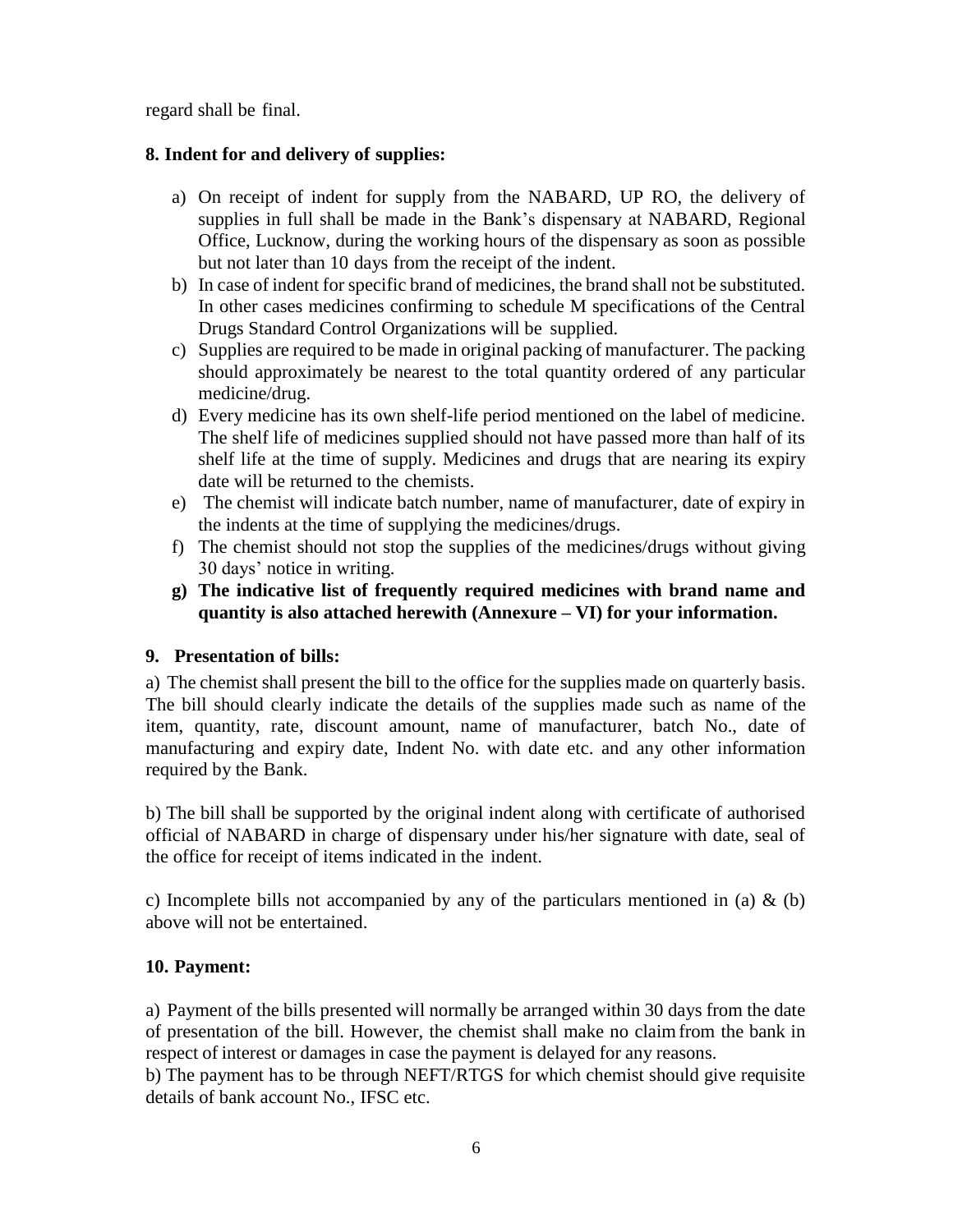## **11. Corrupt, fraudulent or unethical practices**

NABARD requires that the chemists observes the highest standards of ethics during the procurement and execution of contract for supply of medicines. The medicines/drugs to be supplied will be of standard quality. In pursuance thereof, the terms are set forth as follows:

a) The chemist shall not resort to offering, giving, receiving or soliciting of anything of value to influence the action of any official of the NABARD in the empanelment process or in contract execution.

b) The chemist shall not resort to misrepresentation of facts in order to influence the empanelment process or execution of a contract to the detriment of the Bank.

c) NABARD will declare a chemist ineligible, either indefinitely or for a specified period of time, for award of the contract, if at any time, it determines that the chemist has engaged in corrupt and fraudulent practices in executing the contract.

d) The Bank may, without prejudice to any other remedy for breach of contract, at its sole discretion, terminate the contract in whole or part in respect of any chemist for any of the following reasons:

(i) supply of sub-standard/ spurious/ substitute medicines,

(ii) delay in supply/ refusal to supply/ non-supply of medicines,

(iii) over charging in the bill,

(iv) in case it is found that any particular medicine's date is expired or is near the date of expiry

(v) if the chemist fails to perform any other obligation(s) under the contract

(vi) in the judgement of NABARD, the chemist has engaged in corrupt or fraudulent practices.

e) If any such case indicated in (d) above is noticed during subsequent scrutiny after or before the payment, then the chemist shall refund the disputed/excess amount already paid by the Bank, replace the medicines in question. The Bank may stop payments due or recover the cost of such supplies from the amounts due to the chemist.

## **12. Indemnity:**

The chemist shall indemnify the Bank against all actions, suits, claims and demands brought or made against the Bank in respect of anything done or committed to be done by the chemist in execution of or in connection with the work of this contract and against any loss or damage to the Bank in consequence to any action or suit being brought against the chemist for anything done or committed to be done in the execution of this contract.

## **13. Arbitration:**

The Contract is based on mutual trust and confidence. Both the parties agree to carry out the assignment in good faith. If any dispute or difference of any kind whatsoever (the decision whereof is not herein otherwise provided for shall arise between NABARD and the Bidder in connection with or arising out of the Contract, whether during the contract period or completion and whether before or after the termination, abandonment or breach of the contract, shall be referred to and settled by sole arbitrate the Chief General Manager, NABARD, UPRO, Lucknow who shall give written award of his decision to the Bidder. The decision of the Chief General Manager will be final and binding.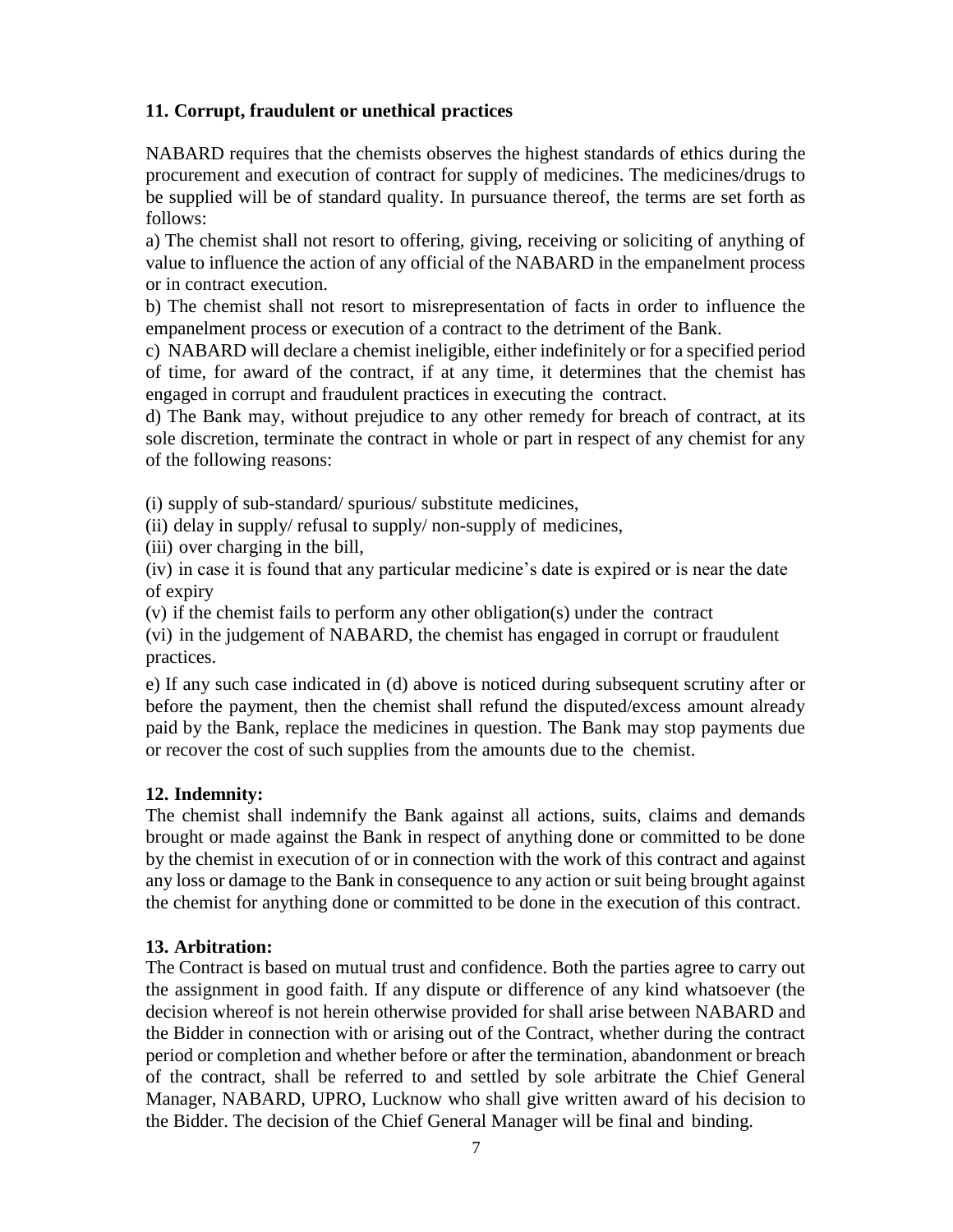#### **Annexure –III NATIONAL BANK FOR AGRICULTURE & RURAL DEVELOPMENT NABARD UTTAR PRADESH RO, LUCKNOW**

APPLICATION CUM **TECHNICAL BID** FOR EMPANELMENT OF CHEMISTS FOR BULK SUPPLY OF MEDICINES/ DRUGS.

| <b>Sr No</b>   | <b>Item</b>                                               | <b>Details</b>                 |
|----------------|-----------------------------------------------------------|--------------------------------|
| 1              | Name of the Chemist                                       |                                |
| $\overline{2}$ | Constitution (Company/Partnership/                        |                                |
|                | Proprietorship)                                           |                                |
| 3              | Details of                                                |                                |
|                | <b>Registration (Registering</b>                          |                                |
|                | Authority; Registration No. & Date)                       |                                |
| 4              | Year of commencement of business                          |                                |
| $\overline{5}$ | <b>PAN Number</b>                                         |                                |
| 6              | GST Registration No.                                      |                                |
| 7              | Whether Manufacturer/ Authorized Distributor/             |                                |
|                | Dealer / Agency                                           |                                |
| 8              | Name(s) of the Proprietor/ Partner/                       |                                |
|                | Director / Official with designation                      |                                |
|                | authorized to make commitment to the Bank                 |                                |
| 9              | Tel.No (Landline) / Mobile No                             |                                |
| 10             | e-mail:                                                   |                                |
| 11             | <b>Postal Address</b>                                     |                                |
| 12             | Whether the Chemist holds valid Licence(s) on the date    |                                |
|                | of application for various categories of allopathic drugs |                                |
|                | issued by the Drug Control Authority of the               |                                |
|                | State under the provisions of Drugs and Cosmetics Act,    |                                |
|                | 1940? Please give details of licenses                     |                                |
| 13             | Whether the Chemist has been convicted by the State       |                                |
|                | Drugs Controller or any case is pending against the       |                                |
|                | Chemist under the Drugs and Cosmetics Act and Rules       |                                |
|                | made thereunder as well as under the Drugs Price          |                                |
|                | Control Order issued from time to time?                   |                                |
| 14             | Whether the billing system is computerized?               |                                |
| 15             | Past 03 years IT Return and Audited Financial             |                                |
|                | Statements to be submitted in support of Annual           |                                |
|                | Turnover.                                                 |                                |
| 16             | Names of the Government/ Public Sector/ Corporate         | Pl. submit performance         |
|                | clients of the chemist for bulk supply of medicines.      | certificate from your existing |
|                |                                                           | clients as per format given in |
|                |                                                           | Annexure-V                     |
| 17             | Name and address of Principal Banker.                     |                                |
|                | Please also give phone numbers                            |                                |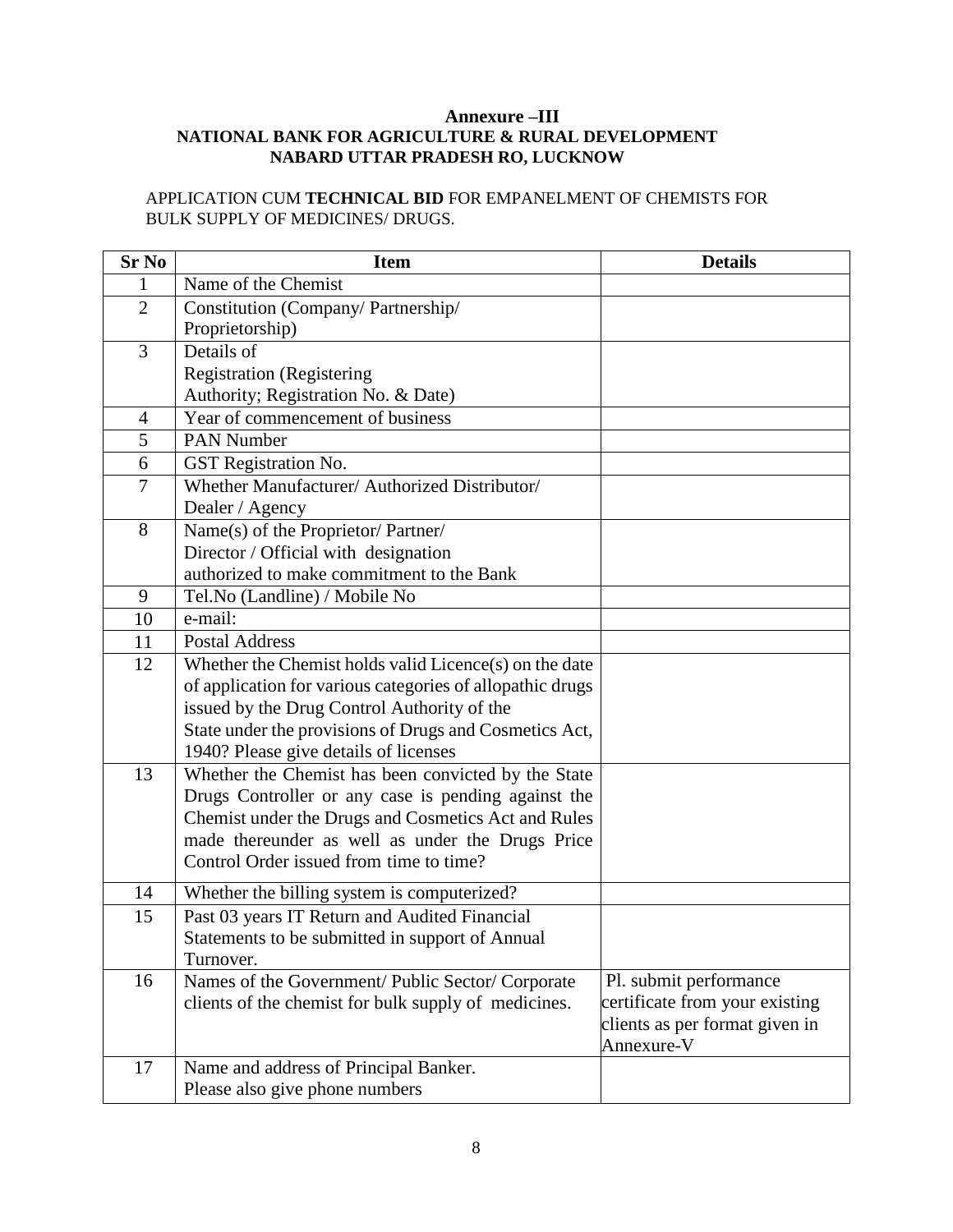# **Annexure –IV FINANCIAL BID**

## **NATIONAL BANK FOR AGRICULTURE & RURAL DEVELOPMENT NABARD UTTAR PRADESH RO, LUCKNOW**

## APPLICATION FOR EMPANELMENT OF CHEMISTS FOR BULK SUPPLY OF DRUGS & MEDICINES.

## **FINACIAL BID ( Price quote in terms of percentage discount)**

| Discount offered (as % of bill)<br>Please refer to Para 2 under Terms and Conditions. The<br>payment will be made on the basis of MRP minus discount<br>plus GST and will be subject to TDS/ GST-TDS as<br>applicable | % Discount (up)<br>to 02 decimal<br>places) | % Discount in<br>words |
|-----------------------------------------------------------------------------------------------------------------------------------------------------------------------------------------------------------------------|---------------------------------------------|------------------------|
|                                                                                                                                                                                                                       |                                             |                        |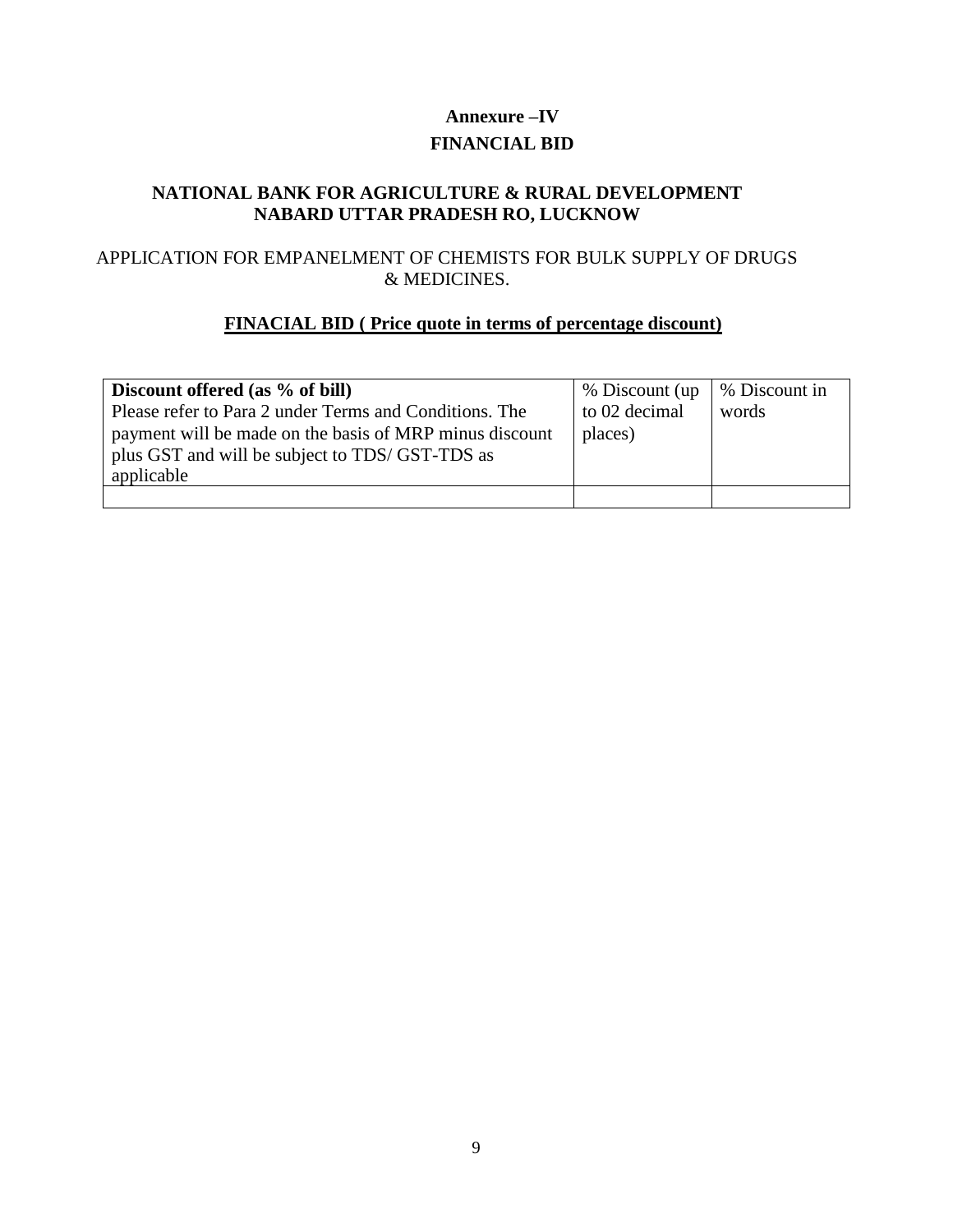#### **ANNEXURE V**

### PROFORMA CERTIFICATE FROM CLIENT REGARDING PERFORMANCE (can be filled and printed separately)

Name and Address of the Client:

Details of work executed by Shri/ M/s…………..

1.Name of work with brief particulars :

2. Agreement No & Date :

3. Agreement Amount (Approximates are not acceptable) :

4. Details of Penalties levied (indicate amount), if any for non- performance and non – adherence to terms and conditions :

5. Name, Address and Telephone number and e- mail ID of the authority under whom the supply is executed :

Name and designation : Telephone No. : e- mail ID :

- 6. Comments on the capabilities of chemists
- a) Technical Proficiency
- b) Financial Soundness
- c) Adherence to timeline
- d) Quality of work
- e) General behaviour

The undersigned is competent to issue this certificate.

Countersigned

Signature of Reporting Officer with seal

Name & Designation: Contact Number: Name of the organization :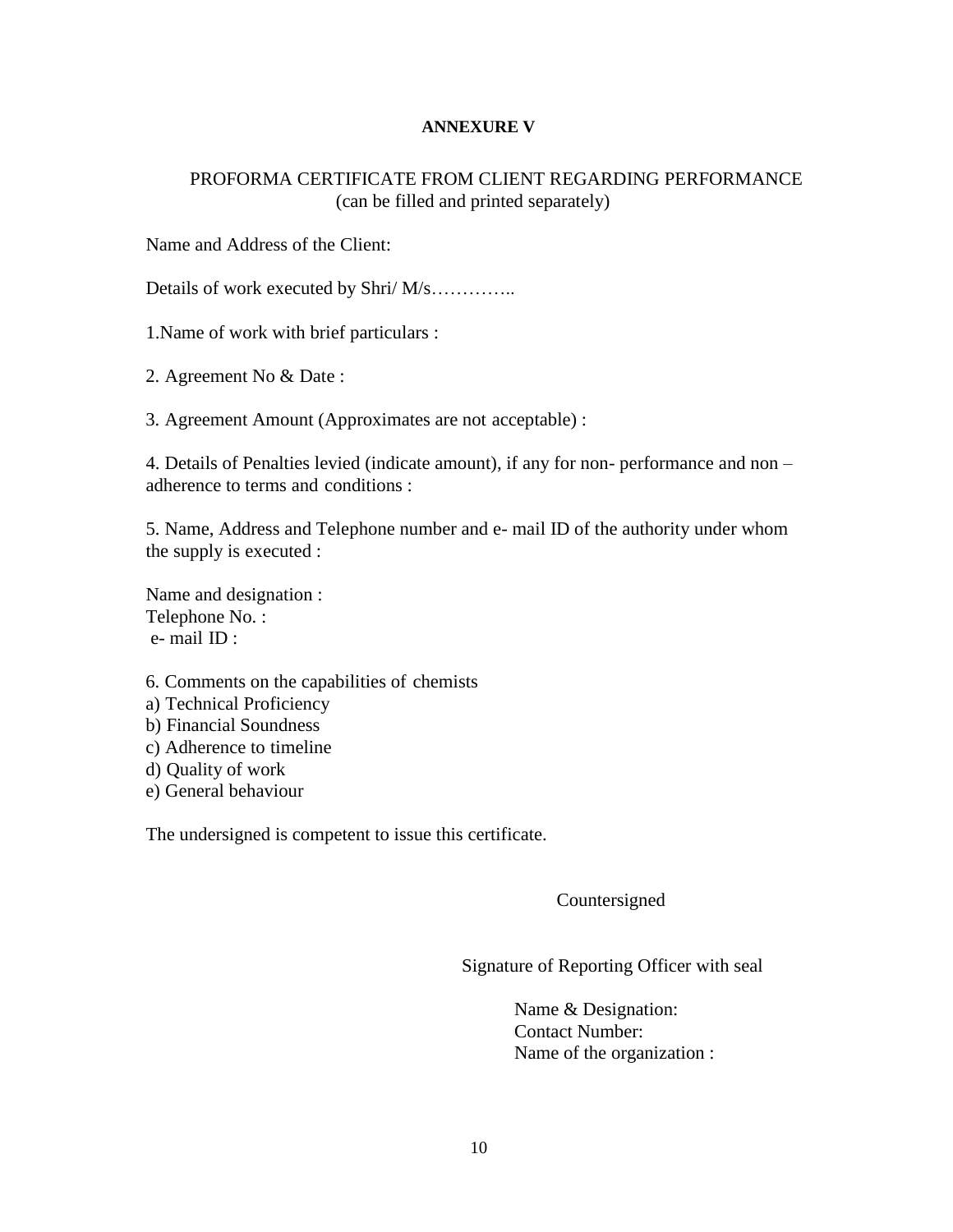#### **ANNEXURE - VI**

### **Indicative List of MEDICINES frequently required in Dispensary of NABARD UTTAR PRADESH REGIONAL OFFICE, Lucknow**

| Sr. No.                 | <b>Name of Medicine</b>       | <b>Brand</b>                 |
|-------------------------|-------------------------------|------------------------------|
| 1                       | <b>SYP. ALEX (Sugar Free)</b> | <b>Glenmark</b>              |
| $\overline{2}$          | <b>ADHESIVE PLASTER</b>       |                              |
| 3                       | <b>SYP. ALKASOL</b>           | <b>Stadmet</b>               |
| 4                       | <b>TAB. ALLEGRA 120</b>       | Sanofi                       |
| 5                       | TAB. ALPRAX 0.25              | <b>Torrent</b>               |
| 6                       | AZULIX 1 mg                   | <b>TORRENT</b>               |
| $\overline{\mathbf{z}}$ | AZULIX 2 mg                   | <b>TORRENT</b>               |
| 8                       | TAB, ALPRAX 0.5               | <b>Torrent</b>               |
| 9                       | <b>TAB. AMALONG 5</b>         | <b>Micro</b>                 |
| 10                      | <b>TAB. AMALONG MP</b>        | <b>Micro</b>                 |
| 11                      | TAB. AVAS 10                  | <b>Micro</b>                 |
| 12                      | TAB. ATIWAN 2 MG              | <b>Pfizer</b>                |
| 13                      | TAB. AZEE 500                 | Cipla                        |
| 14                      | <b>BAND AID</b>               | Johnson                      |
| 15                      | <b>BANDAGE 3 INCH</b>         | <b>VISBAN</b>                |
| 16                      | <b>BANDAGE 4 INCH</b>         | <b>VISBAN</b>                |
| 17                      | <b>OINT. BETADINE</b>         | <b>Win Medicare</b>          |
| 18                      | <b>TAB. BEETAVERT 24</b>      | Sun                          |
| 19                      | <b>SYP. BROZEET SF</b>        | <b>Alembic</b>               |
| 20                      | <b>CAP BECOZINC</b>           | Dr.Reddy                     |
| 21                      | <b>CIPLOX EYE DROP</b>        | Cipla                        |
| 22                      | <b>CAP. CLAVUM 625</b>        | <b>Alkem</b>                 |
| 23                      | <b>TAB. CLONOTRIL 0.5</b>     | <b>Torent</b>                |
| 24                      | <b>TAB. CLOPETAP 75</b>       | Lupin                        |
| 25                      | <b>TAB. COMBIFLAM</b>         | Sanofi                       |
| 26                      | <b>SYP. CODILEX T</b>         | Anglofrench                  |
| 27                      | <b>COTTON</b>                 |                              |
| 28                      | <b>TAB. CTD 6.25</b>          | Ipca                         |
| 29                      | <b>DETTOL</b>                 | <b>JOHNSON &amp; JOHNSON</b> |
| 30                      | <b>TAB. DYGINE</b>            | Sanofi                       |
| 31                      | TAB. DILZEM CD 120            | <b>Torent</b>                |
| 32                      | TAB. DILZEM SR 90             |                              |
| 33                      | <b>DISPOVAN 3 ML</b>          | ---                          |
| 34                      | <b>DISPOVAN 5 ML</b>          | ---                          |
| 35                      | <b>TAB. DOLO 650</b>          | <b>Micro</b>                 |
| 36                      | <b>TAB. DOLO 500</b>          | <b>Micro</b>                 |
| 37                      | TAB. DOLOWIN 100              | <b>Micro</b>                 |
| 38                      | TAB. DOXORIL 400              | ---                          |
| 39                      | TAB. DROTIN M                 | <b>Martin Lab</b>            |
| 40                      | <b>SYP. DUFALAC</b>           | <b>Abbott</b>                |
| 41                      | <b>TAB. ETOSHINE 90</b>       | Sun                          |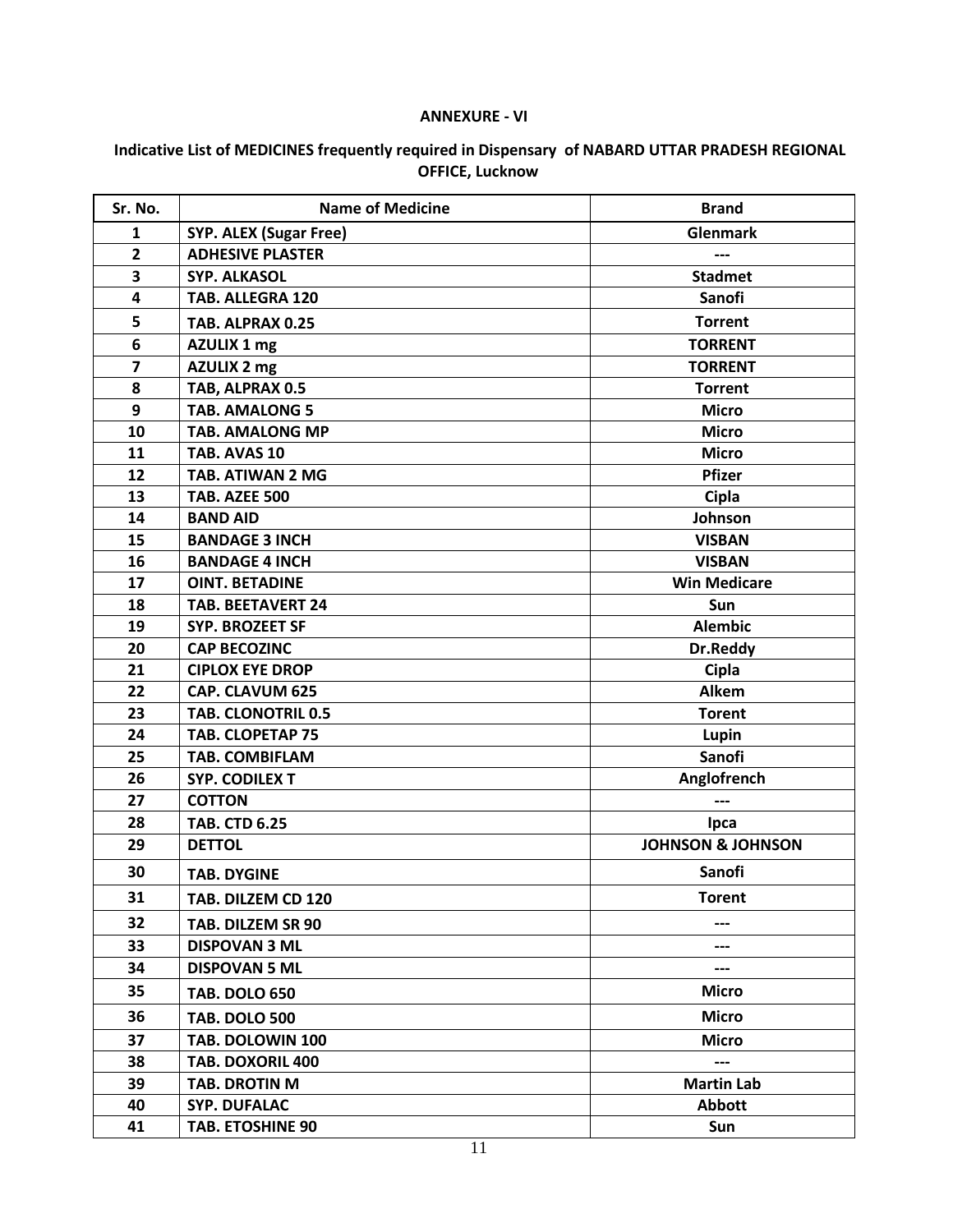| 42 | TAB. ECOSPRIN 150             | <b>USV</b>             |
|----|-------------------------------|------------------------|
| 43 | <b>TAB. ECOSPRIN 75</b>       | <b>USV</b>             |
| 44 | TAB. ETIZOLA 0.5              | <b>Macleod</b>         |
| 45 | CAP. EVION 400                | <b>Merck</b>           |
| 46 | <b>TAB. FERRIUM XT</b>        | <b>Amcure</b>          |
| 47 | <b>TAB. FLAVIDON MR</b>       | <b>Serdia</b>          |
| 48 | <b>ZUKAPRIDE 10 mg</b>        | <b>ALKEM</b>           |
| 49 | <b>TAB. FEBUGET 40</b>        | Sun                    |
| 50 | <b>TAB. FEBUGET 80</b>        | Sun                    |
| 51 | <b>VERIFICA 50 mg</b>         | <b>LUPIN</b>           |
| 52 | VERIFICA-M 50/500 mg          | <b>LUPIN</b>           |
| 53 | <b>SYP. GELUSIL MPS</b>       | <b>Pfizer</b>          |
| 54 | <b>CAP. GEMCAL D3</b>         | Alkem                  |
| 55 | <b>GLIMISAVE MV 1</b>         | <b>ERIS PHARMA</b>     |
| 56 | <b>GLIMISAVE MV 2</b>         | <b>ERIS PHARMA</b>     |
| 57 | TAB. GLUCONORM SR 500         | Lupin                  |
| 58 | <b>JUSGO</b>                  | Indi pharma            |
| 59 | TAB. JANUMET 50/500           | Pan Asia               |
| 60 | TAB. ALERID 10                | Cipla                  |
| 61 | TAB. LEVOBACT 500             | $---$                  |
| 62 | <b>OINT. LEXANOX PLUS</b>     | <b>Macleod</b>         |
| 63 | <b>TAB. LIPAGLYN</b>          | Cadilla                |
| 64 | TAB. LONAZEP MD 0.25          | Sun                    |
| 65 | <b>TAB. LOSAR H</b>           | <b>Torent</b>          |
| 66 | <b>TAB. MEFTAL SPASM</b>      | $---$                  |
| 67 | TAB. MAC VASTIN 250           | <b>MACLEODS</b>        |
| 68 | TAB. MOXOVAS 0.2              | <b>MACLEODS</b>        |
| 69 | <b>CAP. NERVEUP OD</b>        | <b>Abbott</b>          |
| 70 | <b>TAB. NIMDAD MD</b>         | ---                    |
| 71 | <b>TAB. NITRALIX SR</b>       |                        |
| 72 | TAB. OLMEZEST CH 20           | Sun                    |
| 73 | TAB. OLMISAR A                | <b>Macleod</b>         |
| 74 | TAB. OMEZEST 20               | Sun                    |
| 75 | TAB. OMEZEST 40               | Sun                    |
| 76 | TAB. OLMEZEST CH 40           | Sun                    |
| 77 | <b>ORNILOX</b>                | <b>MICRO</b>           |
| 78 | <b>OTRIVIN NASAL DROP (A)</b> | Glaxo                  |
| 79 | <b>TAB. PENTOCID 40</b>       | Sun                    |
| 80 | <b>OINT. QUADRIDERM 10G</b>   | <b>Fulford India</b>   |
| 81 | <b>CAP. RABLET D</b>          | Lupin                  |
| 82 | <b>TAB. RAMISTAR 5</b>        | Lupin                  |
| 83 | <b>REFRESH TEARS EYE DROP</b> | <b>APOLLO PHARMACY</b> |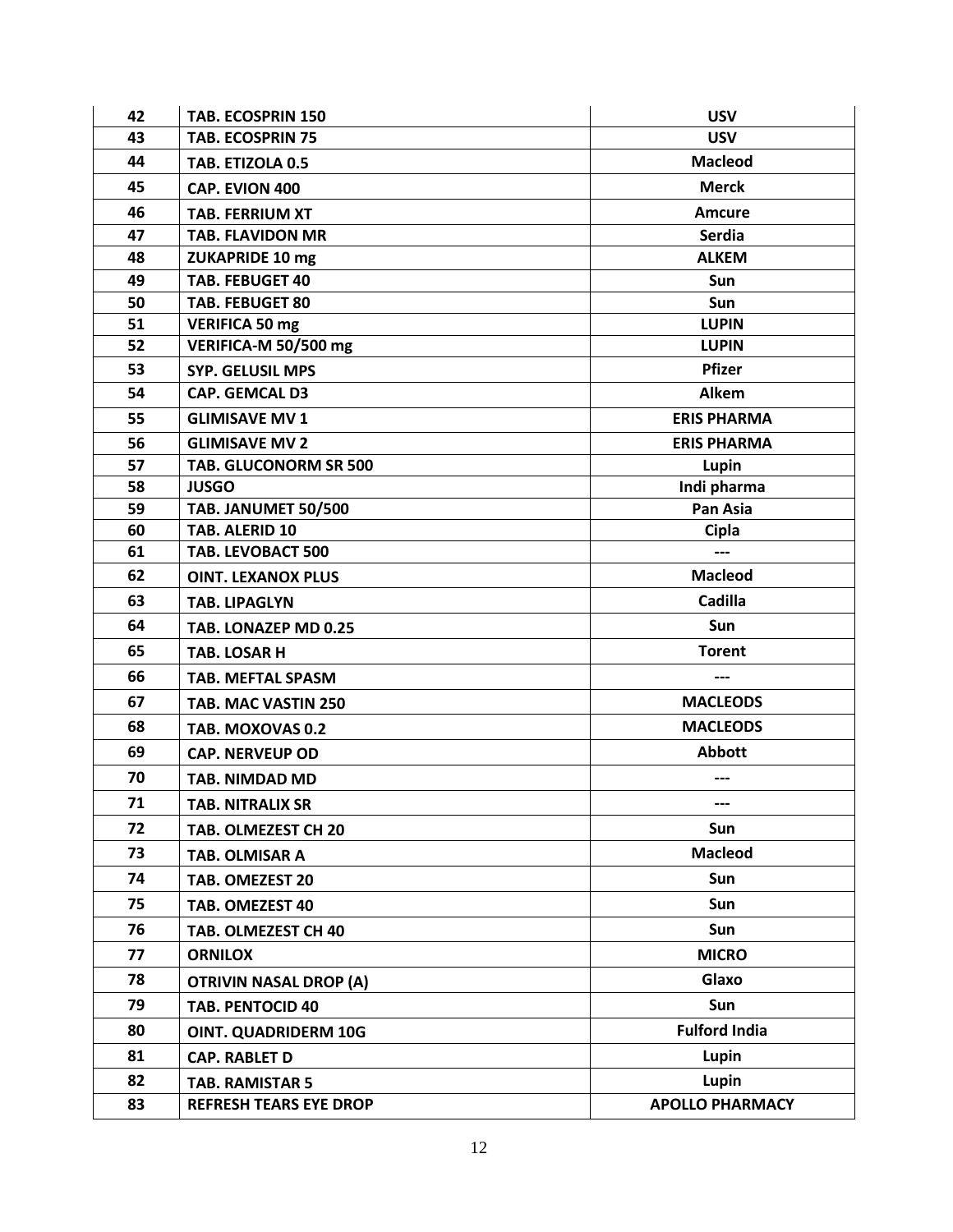| 84  | <b>TAB. REPACE 25</b>     | ---                          |
|-----|---------------------------|------------------------------|
| 85  | <b>TAB. ROSUCOR 10</b>    | <b>Torent</b>                |
| 86  | <b>SUPERMET XL 50</b>     | <b>ABOTT</b>                 |
| 87  | <b>OINT. SOFRAMYCINE</b>  | <b>Sanofi</b>                |
| 88  | <b>TAB. SORBITRATE 10</b> | ---                          |
| 89  | TAB. STEMETIL 5 MG(MD)    | <b>Abbott</b>                |
| 90  | <b>TAB. TENEPRIDE 20</b>  | <b>Micro</b>                 |
| 91  | <b>TELISTA 40</b>         | <b>LUPIN</b>                 |
| 92  | TAB. TELMA 20             | <b>Glenmark</b>              |
| 93  | <b>TELISTA-H</b>          | <b>LUPIN</b>                 |
| 94  | <b>TAB. TENOCLOR 50</b>   | ---                          |
| 95  | <b>TAB. TENORMIN 50</b>   | <b>Abbott</b>                |
| 96  | <b>TAB. TENORMIN 25</b>   | ---                          |
| 97  | <b>TAB. THYRONORM 100</b> | <b>Abbott</b>                |
| 98  | <b>TAB. THYRONORM 75</b>  | <b>Abbott</b>                |
| 99  | <b>TAB. THYRONORM 50</b>  | <b>Abbott</b>                |
| 100 | <b>TAB. THYRONORM 25</b>  | <b>Abbott</b>                |
| 101 | TAB. TIDE 10              | ---                          |
| 102 | TAB. UPRISE D3 60K        | Alkem                        |
| 103 | <b>TAB. URIMAX D</b>      | Cipla                        |
| 104 | TAB. URSOCOL 150          | Sun                          |
| 105 | TAB. URSOCOL 300          | ---                          |
| 106 | <b>TAB. VIBACT</b>        | <b>USV</b>                   |
| 107 | <b>FLEXABENZ</b>          | <b>MACLEODS</b>              |
| 108 | <b>TAB. VOGLITOR 0.2</b>  | <b>Torrent</b>               |
| 109 | TAB. ZENTEL 400           | Glaxo                        |
| 110 | <b>TAB. ZOCON 150</b>     | <b>FDC</b>                   |
| 111 | TAB. ZOFER 4MG (MD)       | Sun                          |
| 112 | TAB. ZERODOL P            | <b>Ipca</b>                  |
| 113 | TAB. ULTRACET             | <b>JOHNSON &amp; JOHNSON</b> |
| 114 | TAB. CILACAR - 10 mg      | <b>JB CHEMICALS</b>          |
| 115 | <b>OINT. LULIMAC</b>      | <b>MACLEODS</b>              |
| 116 | <b>TAB. GLUCORYL M-2</b>  | <b>ALKEM</b>                 |

**Note : Chemists have to supply Medicines other than the medicines mentioned above as per the requirement / quarterly indent made by NABARD from time to time**